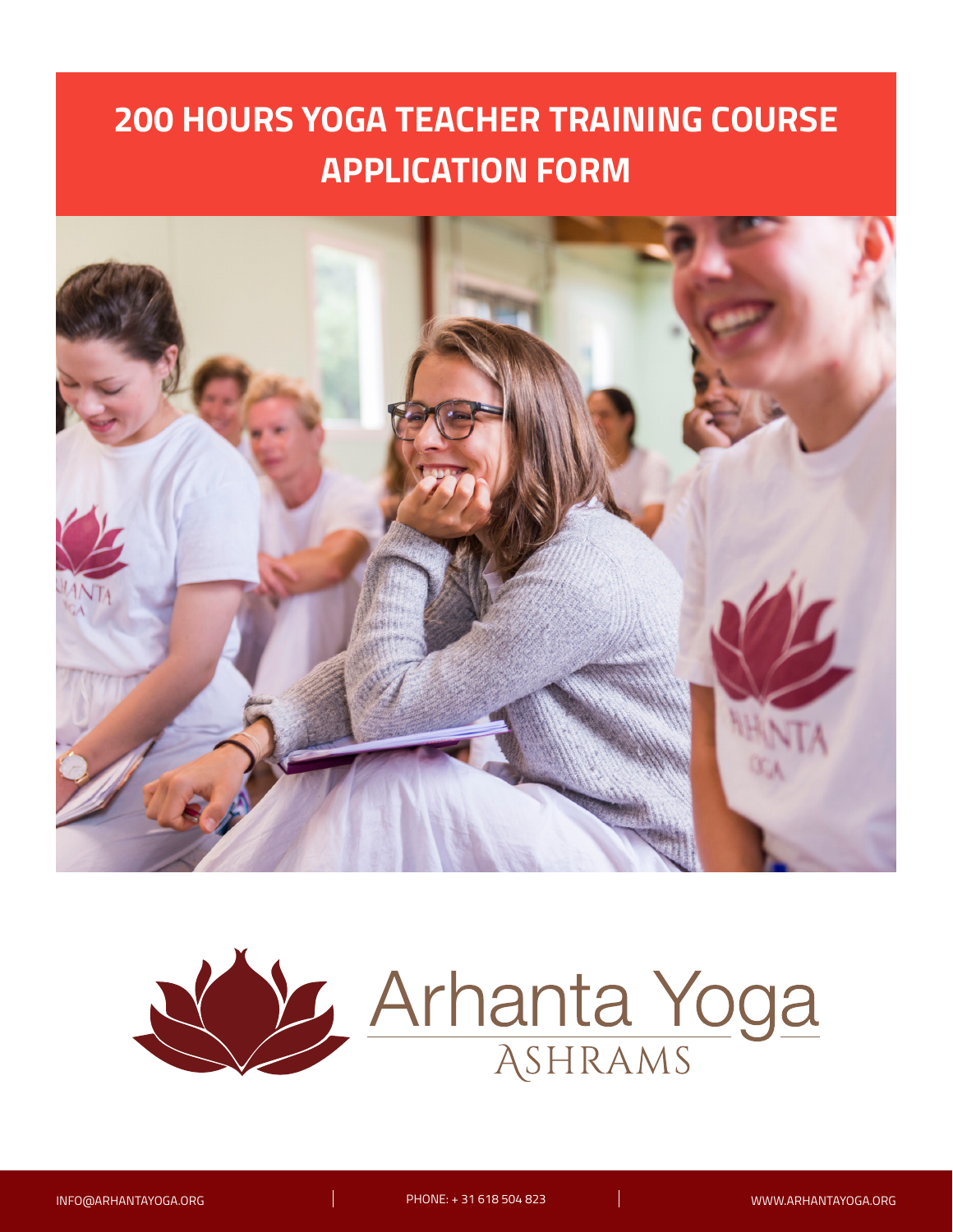| <b>COURSE DETAILS</b>                       |                              |               |             |                |        |  |  |
|---------------------------------------------|------------------------------|---------------|-------------|----------------|--------|--|--|
| Select course location                      |                              |               |             |                |        |  |  |
| India                                       | The Netherlands              |               |             |                |        |  |  |
| Course Start Date (DD-MM-YYYY)              |                              |               |             |                |        |  |  |
|                                             |                              |               |             |                |        |  |  |
| Accommodation choice India<br>Double Shared | Single room                  |               |             |                |        |  |  |
| Accommodation choice Netherlands            |                              |               |             |                |        |  |  |
| Dormitory                                   | Dormitory (Same gender only) | Double shared | Single room |                |        |  |  |
| PERSONAL INFORMATION                        |                              |               |             |                |        |  |  |
| First Name                                  |                              | Last Name     |             | Gender         |        |  |  |
|                                             |                              |               |             |                |        |  |  |
|                                             |                              |               |             | Male           | Female |  |  |
| Street + House Number                       |                              | City          |             |                |        |  |  |
|                                             |                              |               |             |                |        |  |  |
| Country                                     |                              | Zip code      |             | Phone (Mobile) |        |  |  |
|                                             |                              |               |             |                |        |  |  |
| Email address                               |                              |               |             |                |        |  |  |
|                                             |                              |               |             |                |        |  |  |
| Birth Date (DD/MM/YYYY)                     |                              | Nationality   |             |                |        |  |  |

# **FEE STRUCTURE**

Selected Fees

Standard Refundable (15% extra premium payment)

- Standard fees are non refundable in any situation. Under application of certain administration charges however it is possible to shift your registration to a future date or receive a credit note.

- Refundable fees includes an insurance premium amount of 15% over the Standard fees which is payable along with the balance fee payment. This insurance covers you for:

- z Free cancellation and full refund of your paid course fees (excluding the paid 15% insurance premium amount) for any reason, minimum 30 days before the start of the course.
- 90 % refund of your paid course fees (excluding the paid 15% insurance premium amount) for any reason, minimum 15 days before the start of the course.
- 80% refund of your paid course fees (excluding the paid 15% insurance premium amount), if registration is cancelled less than 15 days but more than 7 days before the start of the course.
- 75% refund of any unused portion of the paid course fees (excluding the paid 15% insurance premium amount), if registration is cancelled less than 7 days before commencement of the course or during the course.

Please note: The fees only become "Refundable Fees', once the premium of 15% over the full fees has been paid. Until the premium payment has been received, all paid fees are subject to the conditions of the 'Standard Fees'.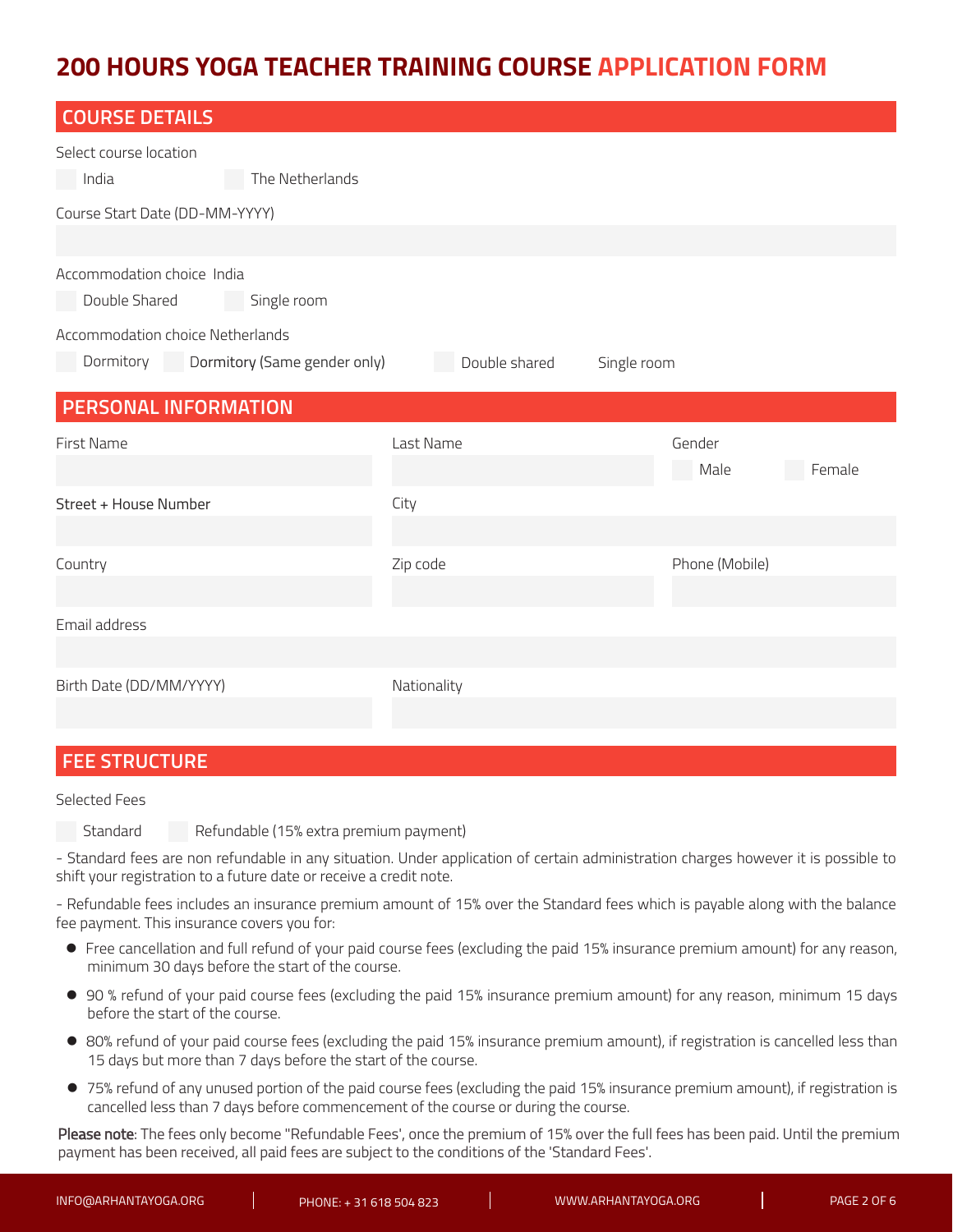| <b>EMERGENCY CONTACT</b>                                                      |                        |                    |              |  |  |  |
|-------------------------------------------------------------------------------|------------------------|--------------------|--------------|--|--|--|
| Name                                                                          |                        |                    |              |  |  |  |
|                                                                               |                        |                    |              |  |  |  |
| Phone                                                                         | Mobile                 |                    | Relationship |  |  |  |
|                                                                               |                        |                    |              |  |  |  |
|                                                                               |                        |                    |              |  |  |  |
| <b>YOGA &amp; TEACHING EXPERIENCE</b>                                         |                        |                    |              |  |  |  |
| How long have you been practicing Yoga?                                       |                        |                    |              |  |  |  |
| Not at all                                                                    | Six months to one year | More than one year |              |  |  |  |
| If more than one year: How many years?                                        |                        |                    |              |  |  |  |
|                                                                               |                        |                    |              |  |  |  |
| If you are already a Yoga practitioner, which style/tradition do you practice |                        |                    |              |  |  |  |
|                                                                               |                        |                    |              |  |  |  |
| Do you have any experience teaching yoga?                                     |                        |                    |              |  |  |  |
| No<br>Yes                                                                     |                        |                    |              |  |  |  |

# **SUBSTANCES & SPECIAL DIET**

Have you in the last 12 months used tobacco, alcohol, recreational drugs, or illicit substances?

Yes No

Do you currently continue to use any of these substances? If yes, please list substance and frequency of use:

**Please note that for any residential courses conducted at the premises of the Arhanta Yoga Ashrams in India and the Netherlands, the use of tobacco, alcohol and any other drugs is strictly prohibited. Please consider carefully before applying that you will be able to discontinue the use of any such substances during the entire duration of your course.**

What is your primary diet\*?

Please mention in case you have any allergies or special dietary needs:

**Please check with us , if we will be able to accommodate your special dietary needs.**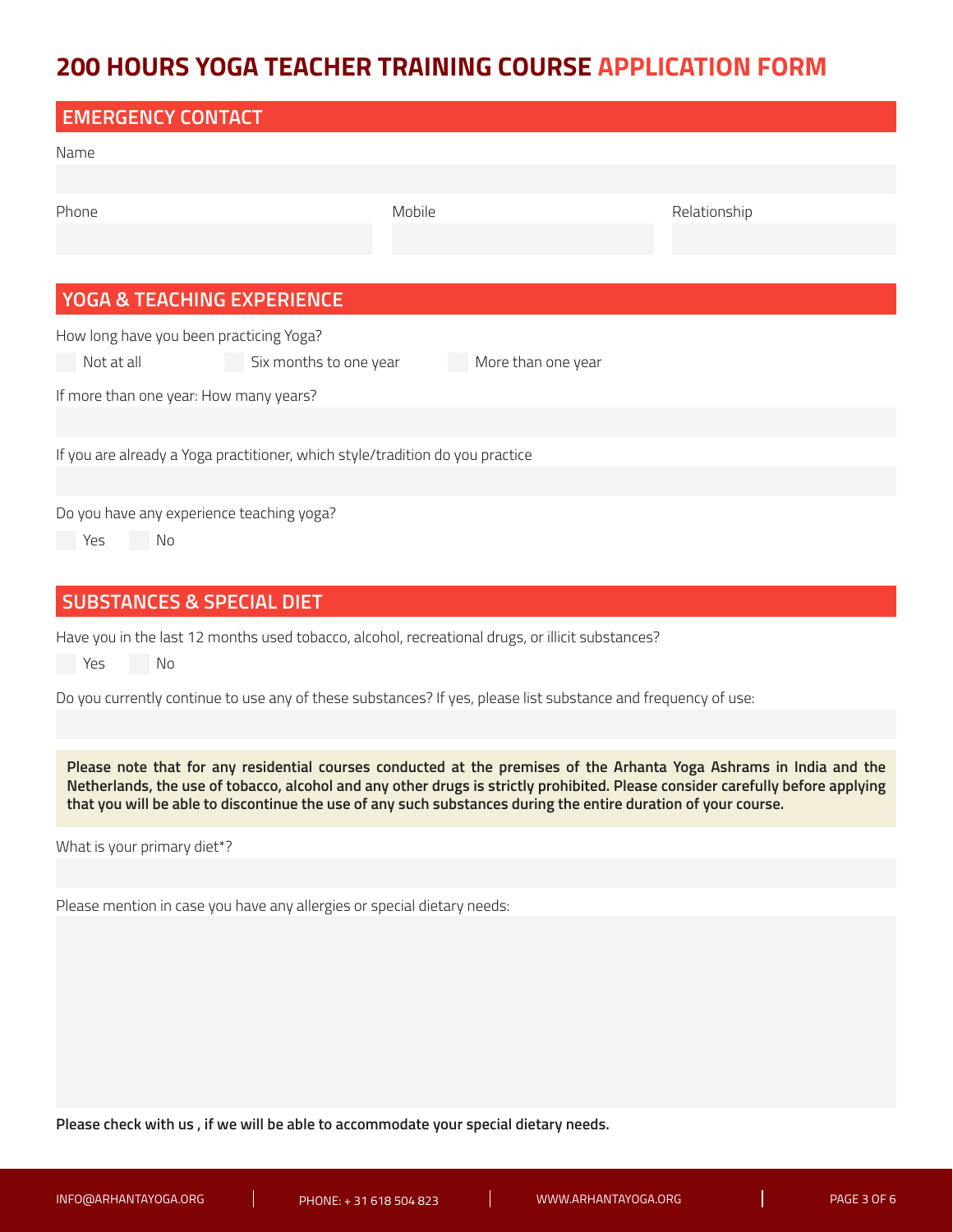# **HEALTH INFORMATION**

By signing and submitting this application form the applicant confirms that he or she is in a fit state to follow the intensive training. If you have any doubts regarding your physical or mental fitness and health please check with us prior to submitting your application. By accepting your application we assume that you are physically and mentally fit and stable and not pregnant.

# **ASHRAM RULES AND REGULATIONS**

- 1. The Arhanta Yoga Ashrams are dedicated to creating a more conscious and compassionate world. Our mission is to create a safe environment to promote spirituality, ethical behavior, respect and trust.
- 2. The student's behavior and attitude, while at the ashram, should respect ashram culture and enhance the spiritual atmosphere of the ashram. The ashram should not be treated like a social club or resort.
- 3. Students should maintain an atmosphere encouraging mutual respect, civil and congenial relationships and free from all forms of harassment and violence, where everyone can discuss their differences and exchange ideas openly, honestly and respectfully.
- 4. Students should use respectful language with each other. Any bullying, negative gossiping, spreading of rumors may result to expulsion from the course.
- 5. Use of tobacco, alcohol, non-prescription drugs, meat, fish, eggs are NOT allowed while staying at the ashram.
- 6. Students should not make public displays of affection. Public nudity is forbidden. Celibacy as part of the spiritual discipline is encouraged while staying at the ashram. Modest dress (shoulders, midriff and legs covered) should be maintained at all times including asana classes.
- 7. Students are not allowed to leave the ashram premises (except on the weekly free day, at designated timings) without permission of the course director.
- 8. Lights are out & silence is to be maintained after 9:30pm.
- 9. Use of electronic gadgets like mobile phones / tablets etc. is not allowed in the ashram except during designated hours in office area only.
- 10. Use of heavy electrical items like iron, water cooker etc is not allowed in the rooms due to electricity overload problem.
- 11. Participation in scheduled classes, karma yoga and Satsang is mandatory.
- 12. Photography, video, audio recording is not allowed during the classes without prior permission of the course director.

# **TERMS & CONDITIONS**

- 1. Students are responsible for their own medical and health care. They should carry their own medicines if necessary. Very limited medical care is available at the ashram and it can be provided only in case of emergency.
- 2. Arhanta Yoga Ashram cannot be held liable for any accidents, injuries or thefts during the course.
- 3. All fees are payable 10 weeks before the course starts or the given due date, in case of nonpayment in time the registration may be cancelled and the deposit may be forfeited.
- 4. We have standard non refundable fees and refundable fees with insurance premium. Once the registration is made it is not possible to change from one fee structure to another.
- 5. In case the course is rescheduled or cancelled due to unforeseen circumstances, Arhanta Yoga Ashrams liability is limited to the refund of deposited fees only.
- 6. Arhanta Yoga Ashram reserves the right to use any pictures / videos taken during the course and activities for its records and promotional purposes.
- 7. Even in possession of the student the copyright for the Arhanta Yoga teacher training manual and content stays with Arhanta Yoga and is forbidden to share / distribute it.
- 8. Certificate will be awarded after passing the exams with at least 200 of attendance hours.
- 9. Arhanta Yoga is not responsible if the ashram environment or the course does not meet personal expectations of the student. We only assure you what is mentioned on the website.
- 10. If you have any doubts regarding your physical or mental fitness and health please check with us in a prior to submitting your application through a separate email. By receiving your application we assume that you are physically and mentally fit and stable and not pregnant.
- 11. All disputes are subject to the law of the Netherlands and will be decided only by the competent court in the Netherlands to the exclusion of any other court or way of settling legal or other disputes.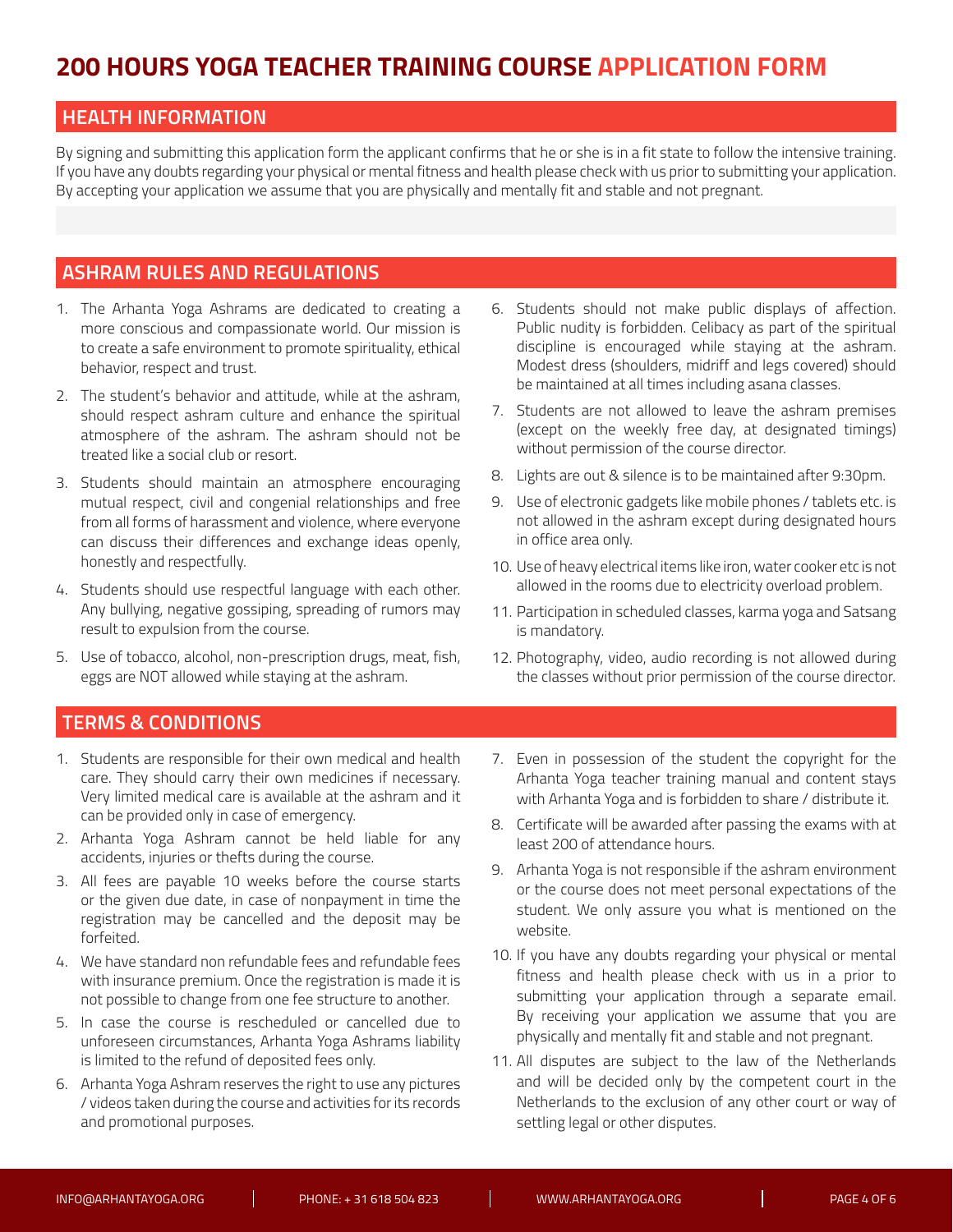# **CANCELLATION & REFUND POLICY**

#### **1. In Case of Non Refundable Fees (Standard Fees)**

If your registration does not include the booking of an accommodation, then you have the right to cancel the contract without stating the reasons within a period of 14 days after booking. After that all the paid fees become non- refundable.

If you register for a residential course, that includes a booking of accommodation all fees are non-refundable in any situation. However a transfer of registration or a credit note can be requested. The credit note can be used towards any future courses at Arhanta Yoga Ashrams. All credit notes have a validity of two years from the date of issue.

#### **Transfer of registration to a future date**

A student can transfer his / her registration from one course to another course or request a credit note only before the start of the original course (once only). After this time fees are forfeited. The student can transfer the paid fees towards any future date within 2 years after the date of cancellation. All the transfers will incur an administration charges as following:

- If the transfer of registration / credit note is requested more than 6 weeks prior to the commencement of the course there will be no administration charge.
- **•** If the transfer of registration / credit note is requested less than 6 weeks but more than 4 weeks prior to the commencement of the course there will be administration charge of 10% of the total fees.
- **•** If the transfer of registration / credit note is requested less than 4 weeks but more than 14 days prior to the commencement of the course there will be an administration charge of 25% of the total fees.
- **•** If the transfer of registration / credit note is requested less than 14 days but more than 7 days prior to the commencement of the course there will be an administration charge of 35% of the total fees.
- If the transfer of registration / credit note is requested less than 7 days prior to the commencement of the course there will be an administration charge of 50% of the total fees.

#### **Note:**

- After the commencement of the course any transfer of registration is not possible. An exception can be only made, in case of certain medical conditions where the student can provide the proof that he or she can not follow the course any more. This does not cover any medical conditions or ailments which already existed prior to the start of the course.
- **•** Transfer of registration to a third person is not possible.

#### **2. In Case of refundable fees (Fees with 15% insurance premium)**

A student who has chosen the refundable fee structure and paid 15% insurance premium extra on top of the total fees (which is payable with the balance fee payment), is entitled to

- Free cancellation and full refund of your paid course fees (excluding the paid 15% insurance premium amount) for any reason, minimum 30 days before the start of the course.
- 90 % refund of your paid course fees (excluding the paid 15% insurance premium amount) for any reason, minimum 15 days before the start of the course.
- 80% refund of your paid course fees (excluding the paid 15% insurance premium amount), if registration is cancelled less than 15 days but more than 7 days before the start of the course.
- 75% refund of any unused portion of the paid course fees (excluding the paid 15% insurance premium amount), if registration is cancelled less than 7 days before commencement of the course or during the course.

#### **Transfer of registration to a future date (with refundable fee structure):**

A student who has paid the full fees and the insurance premium of 15% can transfer his / her registration from one course to another course or request a credit note which is valid for 2 years. All the transfers will incur the charge of the premium payment and depending on the situation the following additional charges:

- If the transfer of registration / credit note is requested more than 14 days prior to the commencement of the course there will be no additional administration charge.
- If the transfer of registration / credit note is requested less than 14 days prior to the commencement of the course there will be an additional administration charge of 10% of the total fees.
- If the transfer of registration / credit note is requested less than 7 days prior to the commencement of the course there will be an administration charge of 15% of the total fees.

#### **3. In case of expulsion from the course**

If a student is expelled from the course due to non observance of ashram rules/ regulations then no refund can be claimed.

#### **4. In case of cancellation or rescheduling by Arhanta Yoga**

In case of cancellation or rescheduling of the course by the AYA, students have the choice to transfer to another course or to receive a full refund of the paid fees. Our liability is limited to the refund of the received fees only.